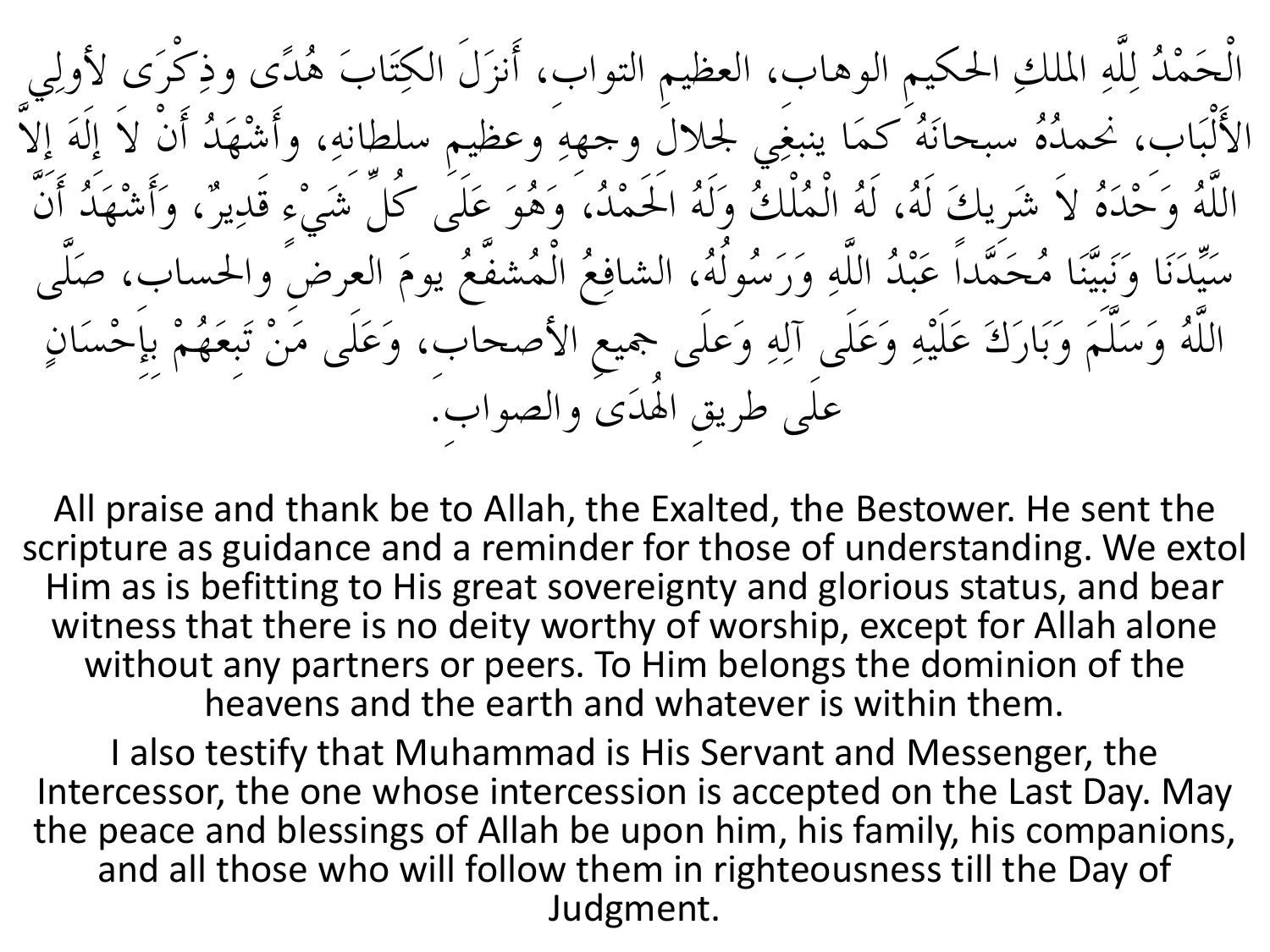- We have exams & tests in all facets of life, family, community & work. They affect you mentally, emotionally & physically. They put your present and future success at stake. Thus we prepare arduously, read the right books, go to the right teachers and people to find the answers.
- There was a teacher who existed not too long ago; a teacher who wanted the best for his students and thus would warn them of their upcoming exams time and time again.
- In fact, he chose to give them the exam questions in advance to ensure that they were not caught off guard. He promised them that there would be nothing added or detracted from these questions.
- The students, however, split into three different groups:
- One group argued that he was lying; a second group believed he was telling the truth but delayed their preparation, arguing they would prepare when the exam date gets nearer; and the third group not only believed him but prepared answers well in advance.
- Thus, the first two groups suffered immensely both during and after the exam, whilst it was only the third group that passed with flying colours.
- The teacher was the Prophet . This will be an exam no one will be late for nor will anyone be excused from attending. Everyone will be present and there will be no retakes. This will determine your everlasting future, whether it will be in elevated gardens of never ending pleasure or bottomless pits of never ending torture.